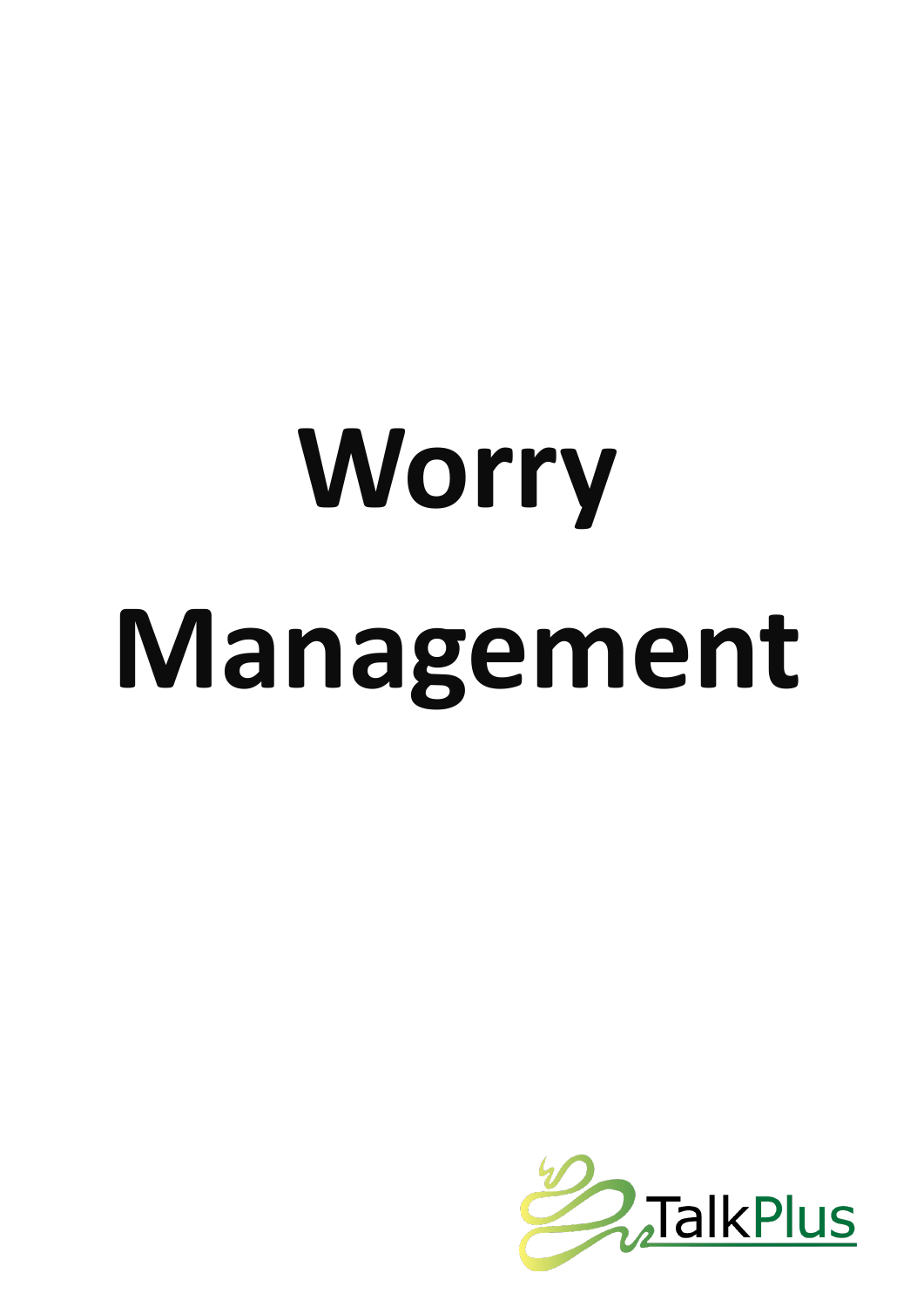# **Worry Management**

Worry management is an intervention for the treatment of worry. This workbook can be used either alone or with the support of your Psychological Wellbeing Practitioner.

#### **How to use this workbook.**

Worry management has four parts. Each aspect of worry management can be used individually to manage worries.

It can take some time for an intervention to become effective and to show improvement. It is important to allow enough time for worry management to be effective.

#### **Helpful Resources;**

Help Guide **http://www.helpguide.org/articles/anxiety/how-to-stop-worrying.htm** 

Mind Shift App **http://www.anxietybc.com/mobile-app** 

**www.talkplus.org.uk**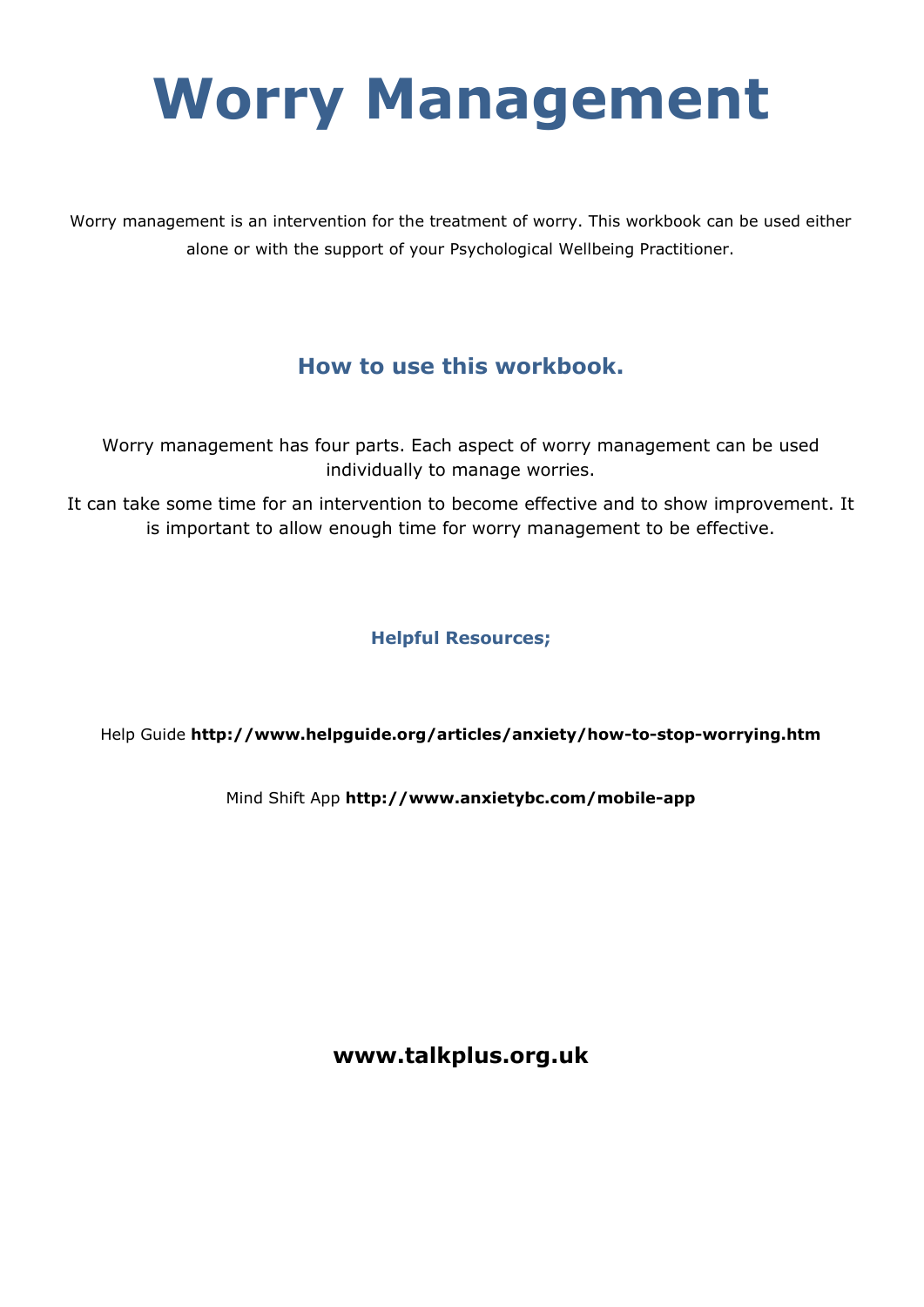## **Worry Management**

#### **What is worry management?**

**Worry management is a set of techniques to help reduce the impact of worrying or to solve practical problems. Worry management includes identifying and classifying worries initially then using either Worry Time or Problem Solving to manage these.** 

#### **What is worry?**

Worry is a normal process that we all experience from time to time, however sometimes worry can become overwhelming and impact our ability to manage day to day. There are several ways that worry is maintained, these include;

#### **1. Avoidance or distraction**

 As worry can be very distressing it is normal for us to avoid the things which are causing us to worry or try to distract ourselves from the worries in our minds.

#### **2. Beliefs about worry:**

We may have certain beliefs about the function of worry; that it is helpful or that it is making us ill. These beliefs can make it hard to stop worrying, or make the worry worse.

#### **3. Putting things off**

 Worrying can take up a lot of our time and is very distressing, therefore we might not have enough time or energy to tackle everyday problems. If this happens our problems can pile up and cause us even more worry.

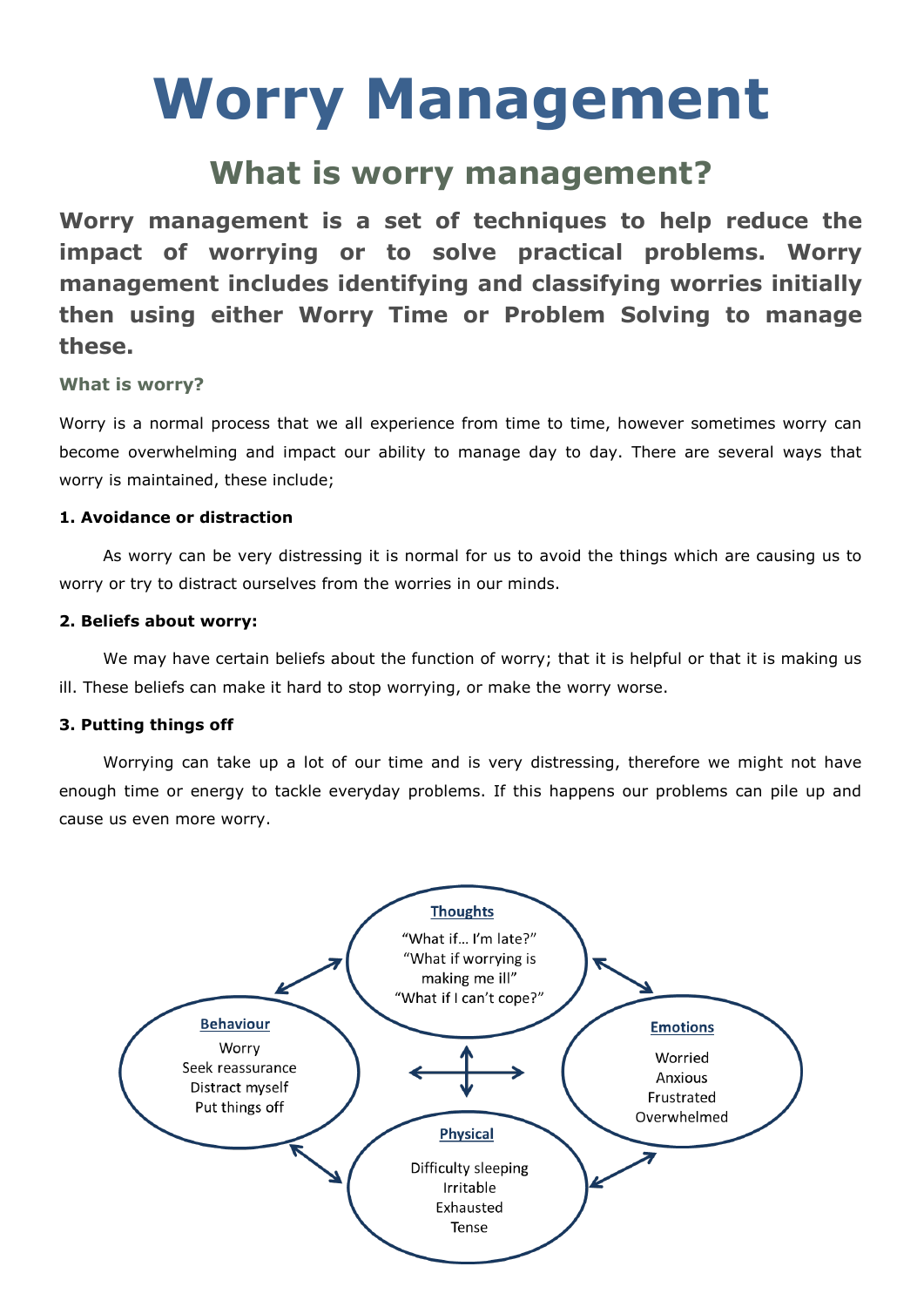## **STEP ONE**

#### **Classifying Worries**

There are two main types of worries; practical worries and hypothetical worries.

**Practical worries** are often about a current situation that you can do something about. For example this can include things like; "I don't have enough time to complete my work", "I have a tooth ache" or "I need to book leave for my holiday". It is quite normal when we are feeling anxious or overwhelmed not to act on our worries and to start putting things off. However this often leads to our worries piling up and we can become overwhelmed and stuck in a vicious cycle.

**Hypothetical worries** are often about the future and what might happen. These worries are about things that we do not currently have control over and therefore cannot do anything about. Hypothetical worries often come in the form of a "what if", for example; "What if my car breaks down?", "What if the train is late?" or "What if my daughter gets lost on her way home?". These worries can be very overwhelming and can lead to us worrying about worry; that it is making us ill or wearing us out..

#### **Keeping a worry diary**

Initially it may be difficult to capture our worries as it is not something we do in our day to day lives. By using the technique below we can begin to identify the worries that are causing us to feel anxious. When you notice you are anxious, some useful questions to ask yourself are;

> *"What do I think is going to happen?" "What is making me feel this way?" "What bad thing am I predicting?"*

When you notice that you are feeling anxious try to identify any worries that may be in your mind. Using *Worksheet 1* record the situation you were in, the worry or worries you had at that time and the emotion you were experiencing. Also record the intensity of the anxiety you were experiencing, from 0—100%.

It is best to record the worries as soon as possible. Sometimes this may not be possible, for example if at work or out, however a phone or notepad can be used to jot down the thought until you can next access the worksheet.

The last section of the Worry Diary is to classify what type of worry you have written down, either hypothetical or practical. It may be difficult at first to decide what type of worry it is, it can be helpful to ask yourself; is there anything I can do to change this situation right now? If so then the worry may be a practical one. By classifying our worries we can start to see which of our worries we can do something about, and which we need to let go.

**To complete Step 1 use** *Worksheet 1***.**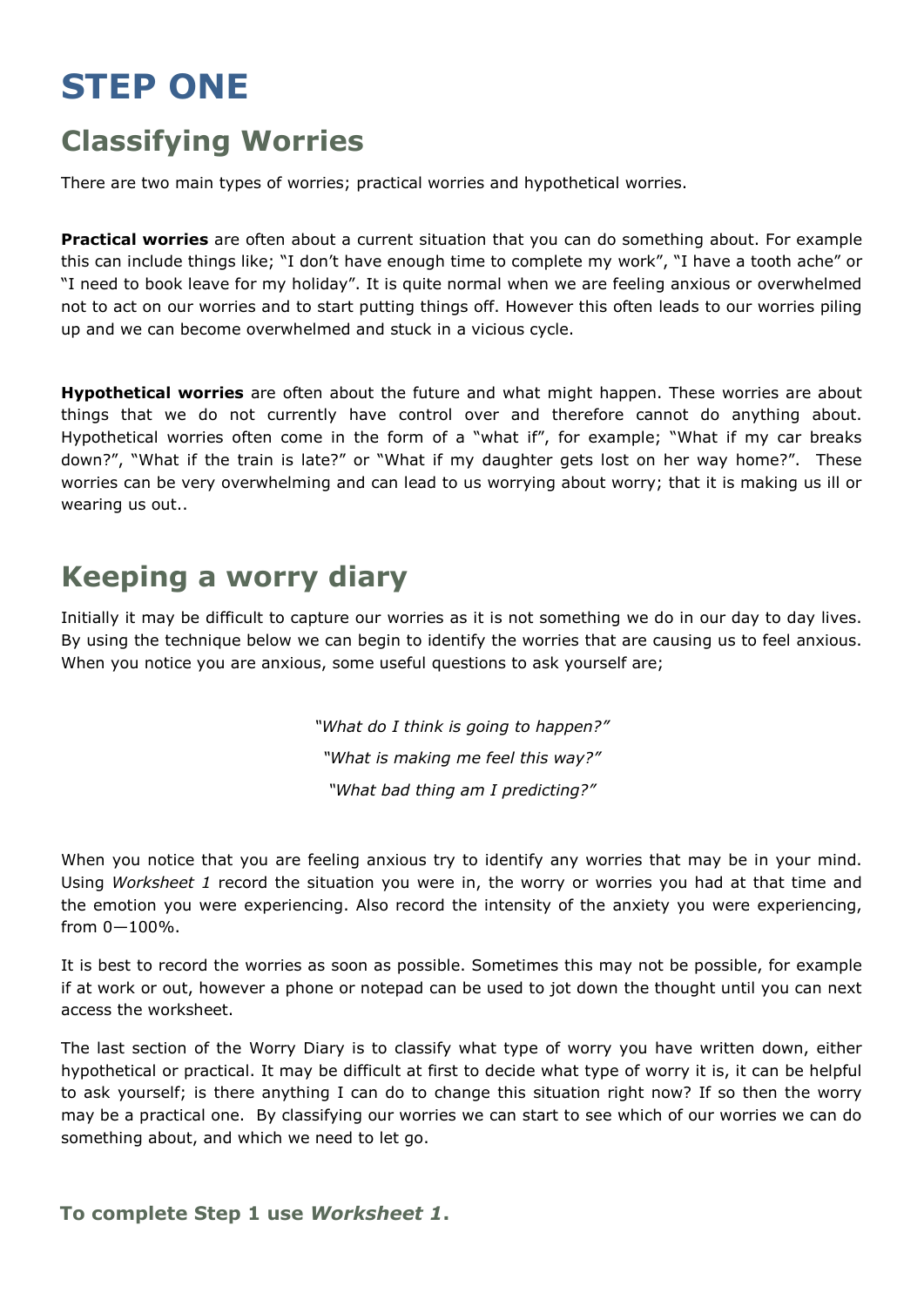## **WORKSHEET ONE**

## **Worry Diary**

| <b>Situation</b> | <b>Worry</b> | <b>Intensity of Anxiety</b> | <b>Classify</b>    |             |
|------------------|--------------|-----------------------------|--------------------|-------------|
|                  |              | $(0-100%)$                  | $\pmb{\mathsf{P}}$ | $\mathsf H$ |
|                  |              |                             |                    |             |
|                  |              |                             |                    |             |
|                  |              |                             |                    |             |
|                  |              |                             |                    |             |
|                  |              |                             |                    |             |
|                  |              |                             |                    |             |
|                  |              |                             |                    |             |
|                  |              |                             |                    |             |
|                  |              |                             |                    |             |
|                  |              |                             |                    |             |
|                  |              |                             |                    |             |
|                  |              |                             |                    |             |
|                  |              |                             |                    |             |
|                  |              |                             |                    |             |
|                  |              |                             |                    |             |
|                  |              |                             |                    |             |
|                  |              |                             |                    |             |
|                  |              |                             |                    |             |
|                  |              |                             |                    |             |
|                  |              |                             |                    |             |
|                  |              |                             |                    |             |
|                  |              |                             |                    |             |
|                  |              |                             |                    |             |
|                  |              |                             |                    |             |
|                  |              |                             |                    |             |
|                  |              |                             |                    |             |
|                  |              |                             |                    |             |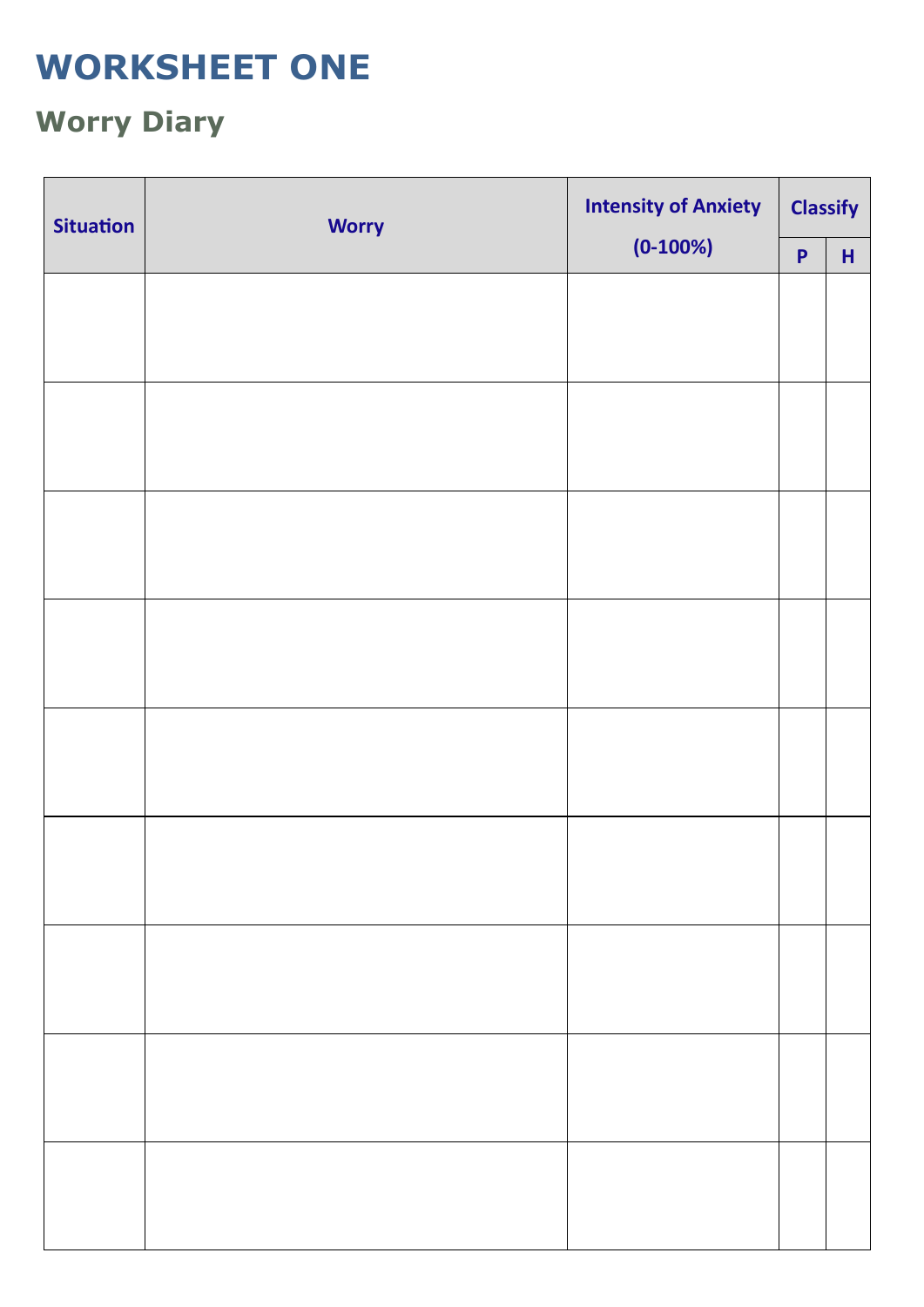## **STEP TWO**

#### **Managing Worry**

Once you have kept a worry diary for a period of time and have got used to classifying your worries, the next step is to manage your worries. Use the flow chart below to decide which techniques would be most beneficial for you.



If you notice in your worry diary that you have a lot of **practical worries** the best techniques might be to use Problem Solving. Problem Solving is helpful in order to create a manageable action plan to start solving the worries. For Problem Solving see page 8.

If many of your worries are **hypothetical**, then Problem Solving would not be helpful. Instead the technique to use is Worry Time to learn to let go of worries that you cannot do anything about. For Worry Time see page 7.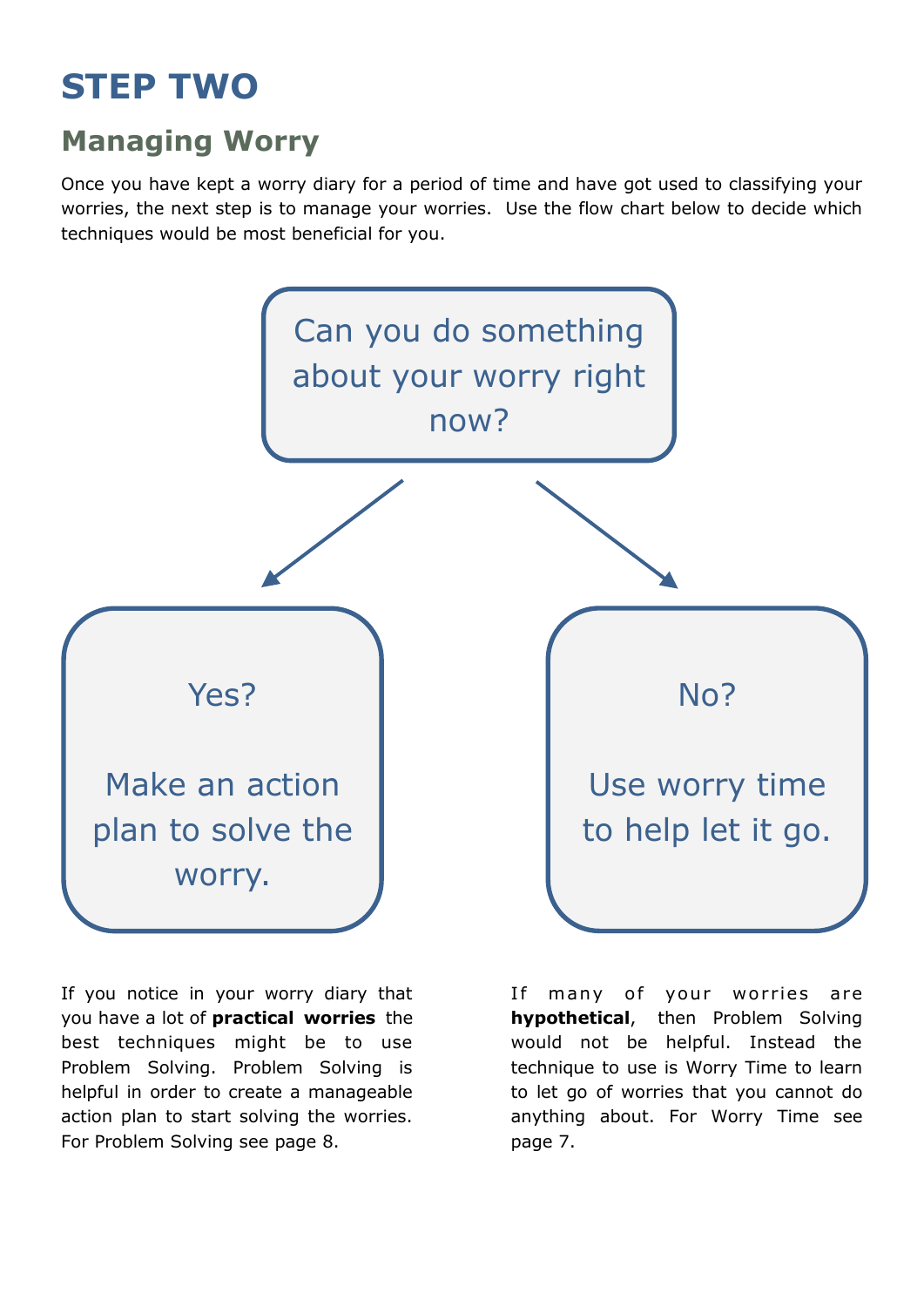## **Worry Time**

**Worry time is a set period of time each day allocated to worrying. Worry time can be helpful in reducing the time we spend each day worrying, allowing us to enjoy our day to day lives. When we worry during the day, instead of focusing on these worry we postpone them for our allotted worry time. To do this follow the steps below;** 

#### **STEP ONE: Choose your worry time**

It is important to set aside, what you feel, would be a sufficient time each day for worry time, when you will not be interrupted or distracted. This time should ideally be in the evening, but not too close to bedtime, to mull over the days worries. It is important to stick to the same time each day in order to build a routine. You may find that the more you use worry time the less time you need each day, then you can reduce your worry time accordingly.

#### **STEP TWO: Capture your worries**

When you notice that you are worrying during the day, write them down. You can either chose to still use the worry diary, a notepad or even your phone to do so. If the worry is a practical worry, use problem solving to solve it. If the worry is a hypothetical worry go to step 3 of worry time. If you find that you are worrying a lot at night it can be useful to keep your diary or a note pad near your bed.

#### **STEP THREE: Refocusing**

Once you have captured your hypothetical worry and written it down it is then important to refocus. This may sound difficult at first, but remember you will spend time worrying about it later, in your scheduled worry time, meanwhile, refocusing involves paying attention to the present. Pay attention to whatever task you were doing when the worry came into your mind. Refocusing from our worries can be very difficult to do when we are not used to it, using our 5 senses can help us to do this. Concentrating on our sight, hearing, smell, touch and taste can help to ground ourselves in the present. For example, if you are doing something like the washing up focus on the scent of the bubbles, the temperature of the water or the sound of the splashing. Other ways to refocus might be to engage in a different task, such as cooking, reading a book or exercise. Some people find that listening to music is a good way to refocus, find whatever is best for you to be able to attend to the present.

When further worries come into your mind through the day, repeat the process. Write the worry down and then refocus on the present. You might find the more you practise this the easier it becomes.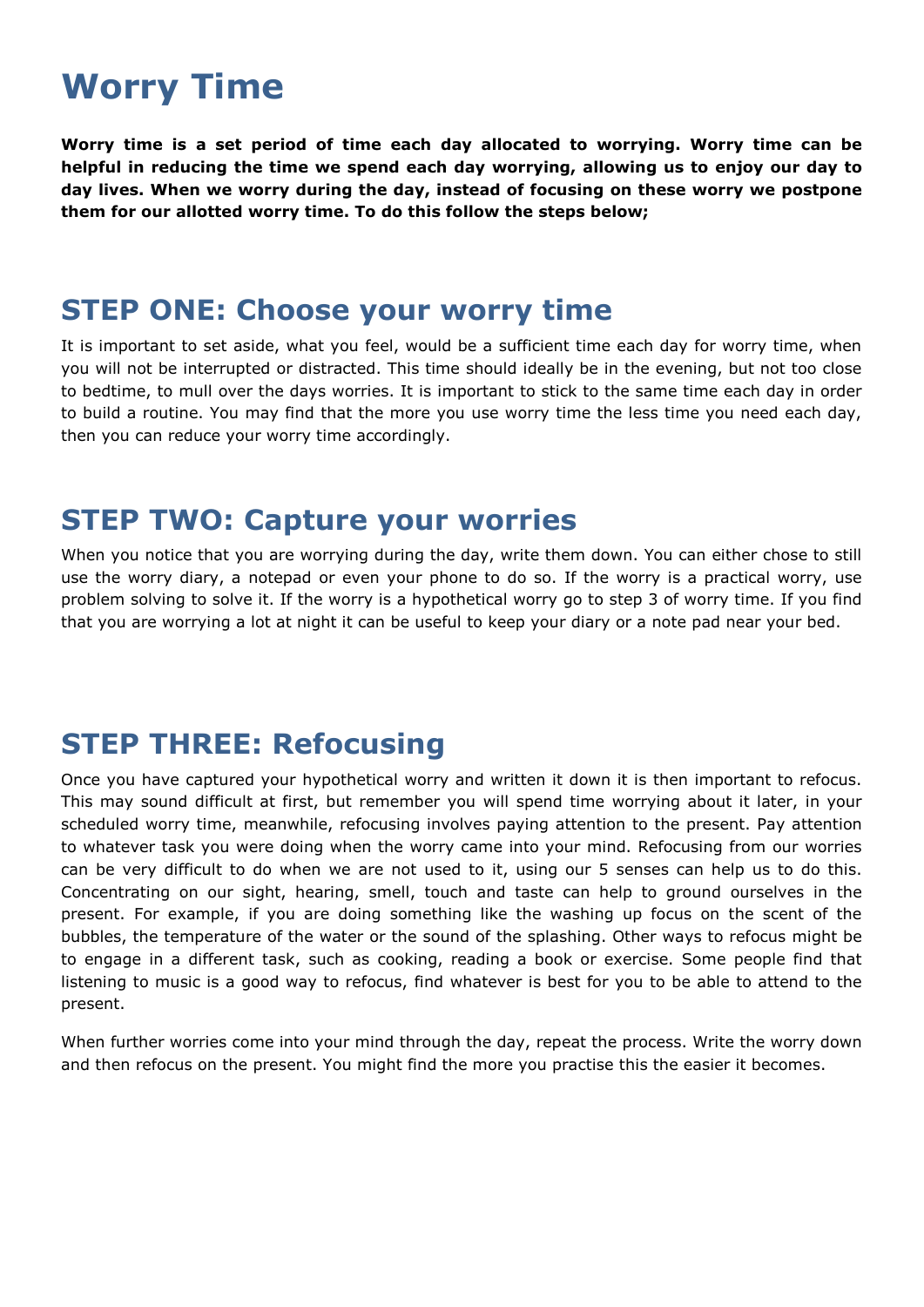## **Worry Time**

#### **STEP FOUR: Worry time!**

When your worry time comes around, it is time to worry! Get out the list of hypothetical worries you have written down during that day and select a worry to start to worry about. It is useful to ask yourself questions about each worry;

- For each worry consider how you felt when you wrote the worry down and how you feel about it now, has this changed?
- Did the thing you were worrying about happen?
- If so, how did you cope?
- Are any of the worries no longer a problem?
- Would continuing to worrying about it during the day have made a difference?
- What could you be doing now instead of worrying??

Once you have done this for each of your worries and get to the end of the worry time it is important to stop worrying. You may find it helpful to destroy the list of worries– rip them up or throw them away at the end of each worry time and start with a fresh sheet every day.

As you practise this technique you may find that outside of your worry time you are more able to manage the worries. As you progress with this technique you may find you are using less time than you originally thought each evening to worry. If this is the case you can reduce your allotted worry time in line with your current needs, you may find that eventually you don't need this time at all. Also as you progress you may find it is not necessary to write down your worries and you can refocus without this step. If this is the case then continue in this way.

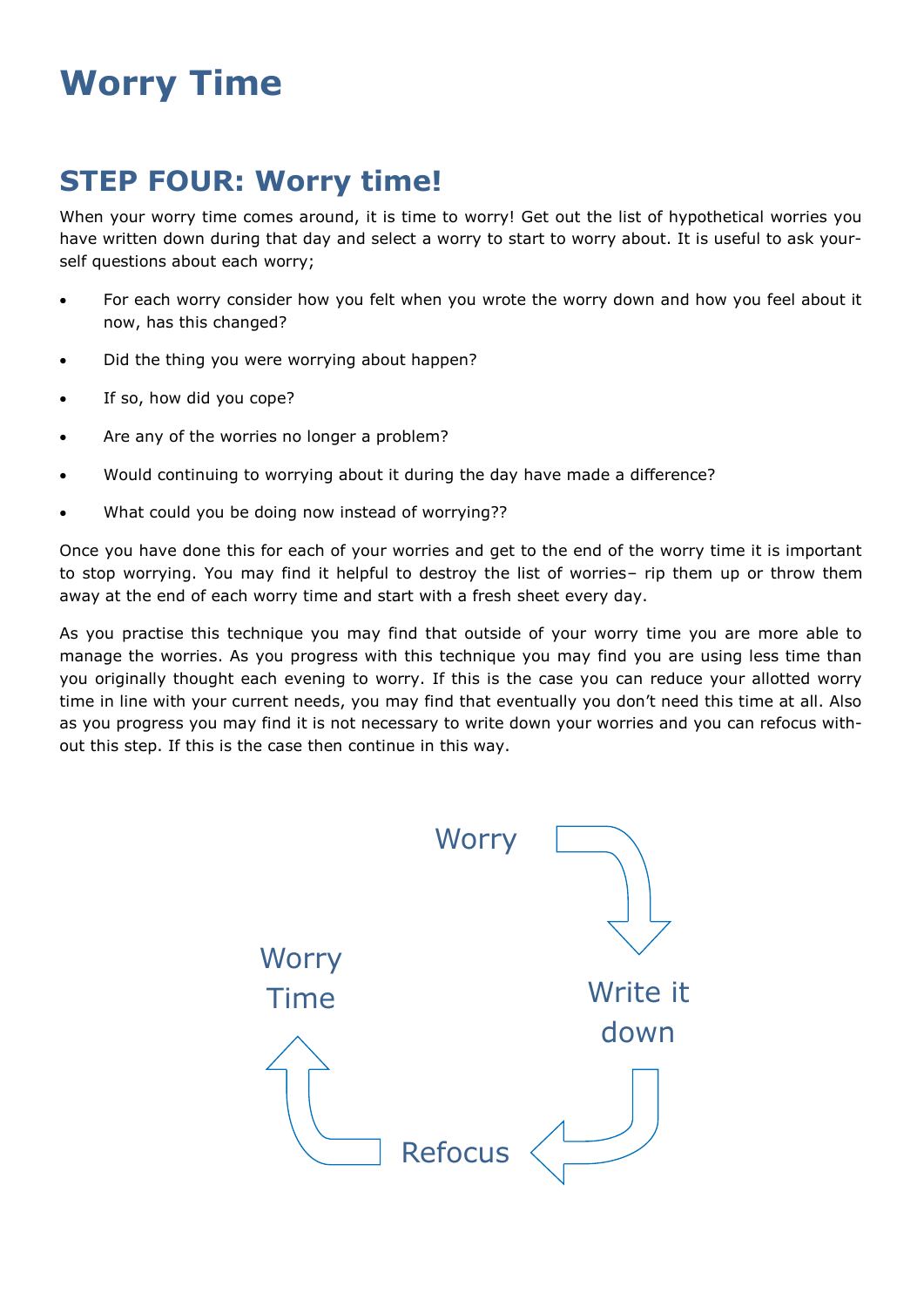## **Problem Solving**

## **STEP ONE**

#### **Identifying one problem**

It may be that you have more than one problem at a time, therefore the first step of Problem Solving is to choose one problem, perhaps start with the problem that will make the most difference if it was not there. It is important that we define the problem as clearly as possible, try to be clear about what aspects of the situation make it a problem.

| <b>Identify one problem</b>                                                                  |  |
|----------------------------------------------------------------------------------------------|--|
| "I have too much work to do so I am completing work at home and missing time with my family" |  |
| <b>OR</b>                                                                                    |  |
| "I haven't paid my rent arrears and now they say I will be evicted"                          |  |
| <b>OR</b>                                                                                    |  |
| "I can't do anything to help my elderly relative"                                            |  |

## **STEP TWO**

#### **List all possible solutions**

List as many solutions as possible; don't worry about how practical, good or reasonable the solutions are at this stage, try for a list of at least five possible solutions. It can be difficult to come up with solutions when we are feeling overwhelmed therefore it is important that we try to be as creative as possible so you can come up with solutions you may not have thought about previously. It can also be helpful to ask a trusted friend or family member to help you come up with solutions, or even to look online.

|  | List all possible solutions |
|--|-----------------------------|
|  |                             |

- 1. Only do what I can complete in work hours
- 2. Talk to my boss about my problem
- 3. Quit my job
- 4. Manage time better at work
- 5. Delegate some of the work to my colleagues

## **STEP THREE**

#### **List the advantages and disadvantages of each solution**

| <b>Solution</b>                | <b>Advantages</b>                                                                                                        | <b>Disadvantages</b>                                                  |
|--------------------------------|--------------------------------------------------------------------------------------------------------------------------|-----------------------------------------------------------------------|
| Only do what I can complete in | Have family time.                                                                                                        | Won't get all my work done.                                           |
| work hours.                    | Will highlight the problem.<br>Increasing pleasurable activities at<br>home will improve my mood and<br>ability to cope. | My workload will increase day by<br>day.<br>I will get more stressed. |
| Talk to my boss about my       | My boss is in a position to help me.                                                                                     | I don't want my boss to know that                                     |
| problem.                       | Have family time.                                                                                                        | I can't cope.                                                         |
|                                |                                                                                                                          | Might not help.                                                       |
| Manage time better at work.    | Have family time.                                                                                                        | Not enough time to complete all                                       |
|                                |                                                                                                                          | tasks.                                                                |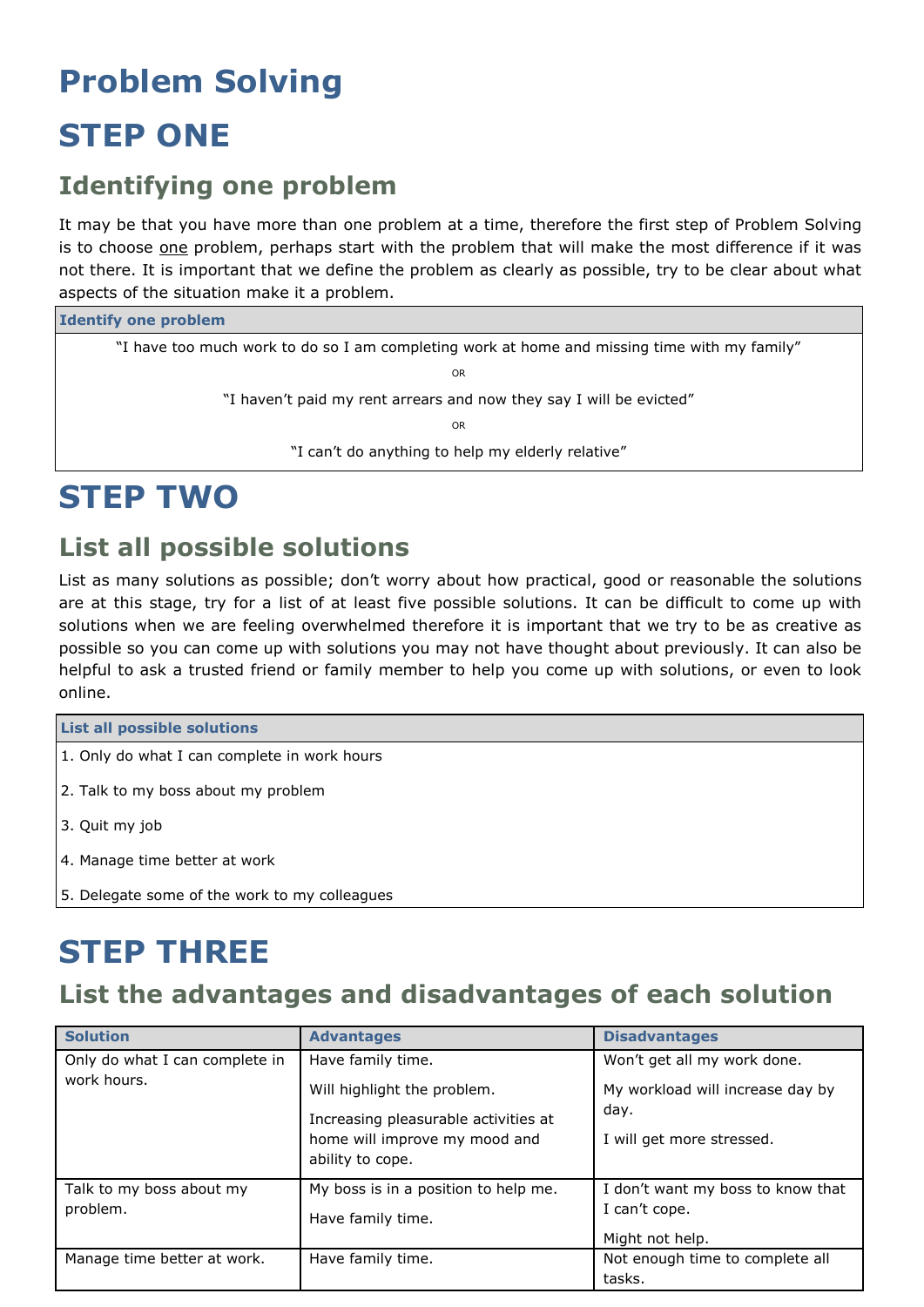## **STEP FOUR**

#### **Select one solution**

After reviewing the advantages and disadvantages of each solution, select one solution that you feel at the time will have the best chance of the most positive outcome. It may be difficult to choose a solution as you are concerned that it will not work, however keep in mind that you have gone through the strengths and weaknesses of each. If several solutions seem equally as good then pick the one that requires the least effort.

#### **Select one solution**

Talk to my boss about my problem

### **STEP FIVE**

#### **Make an action plan**

Develop an action plan of how you will carry out the solution step by step using the worksheet. Some useful questions to consider while developing the action plan are; What is the first step I need to take? Where will I be? Who will be involved? When will I carry out the plan? As carrying out the plan may be difficult it is important that we are very specific about each step of the plan and to break it down into manageable steps.

| <b>Make an action plan</b> |                                                                       |
|----------------------------|-----------------------------------------------------------------------|
| <b>Steps</b>               | Include what, where, when, and with who                               |
|                            | Email my boss Monday at 9:30am to request a meeting.                  |
| $\overline{\mathbf{z}}$    | List what I am currently finding difficult and any solutions.         |
| 3                          | Arrange and attend the meeting with my boss.                          |
| 4                          | Explain to my boss my current difficulties- being specific and clear. |
|                            | Agree a plan with my boss to manage my workload.                      |

## **STEP SIX**

#### **Implement the plan & review**

Carry out the solution as outlined in the action plan you developed in *Step Five*. Once you have carried out the plan evaluate how effective the solution was. Think about what went well, or what you might do differently in the future. If the solution did not fully fix the problem then consider whether the action plan needs to be revised or return to *Step Four* and choose another solution instead. Learning from an attempt can be invaluable in identifying the best solution.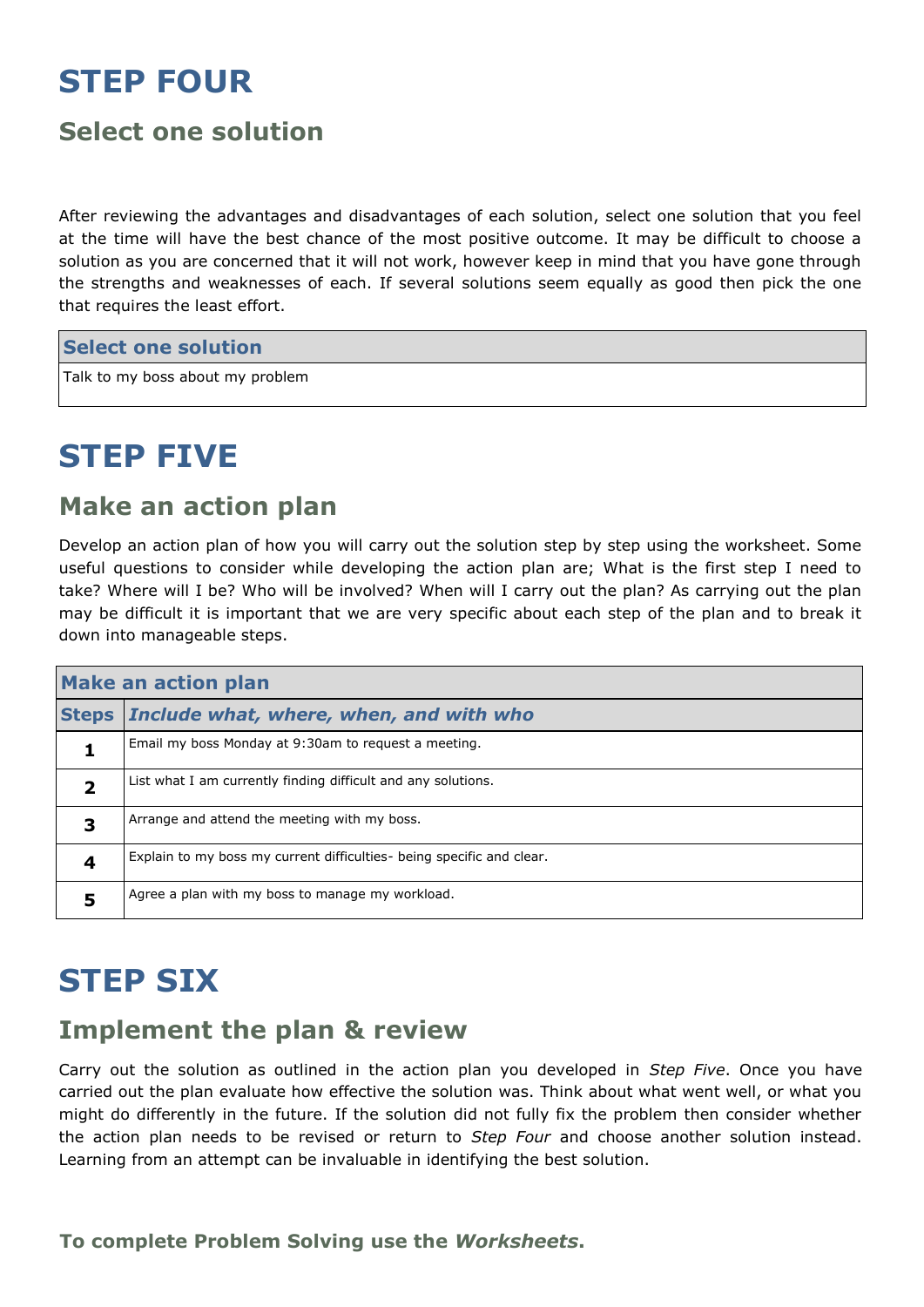## **WORKSHEET ONE**

**Identify one problem** 

**List all possible solutions** 

**Solution Advantages Disadvantages**